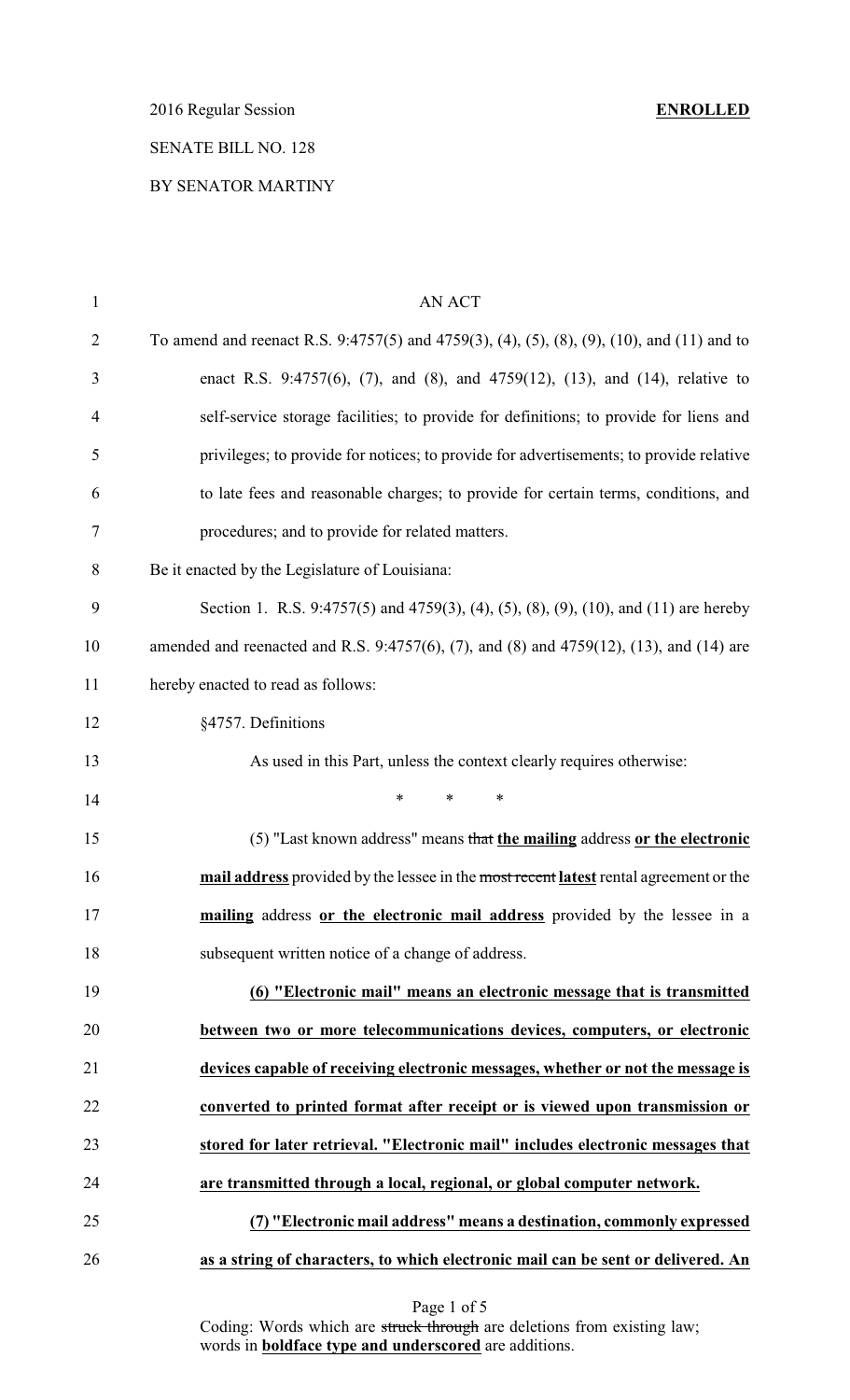| $\mathbf{1}$   | "electronic mail address" may include a user name or mailbox and a reference                      |
|----------------|---------------------------------------------------------------------------------------------------|
| $\overline{2}$ | to an Internet domain.                                                                            |
| 3              | (8) "Verified mail" means any method of mailing that is offered by the                            |
| $\overline{4}$ | United States Postal Service or a private delivery service that provides evidence                 |
| 5              | of mailing.                                                                                       |
| 6              | $\ast$<br>$\ast$<br>∗                                                                             |
| 7              | §4759. Options of owner upon lessee's default                                                     |
| 8              | In the event of default by the lessee, the owner of a self-service storage                        |
| 9              | facility has the option to enforce judicially all of his rights under the rental                  |
| 10             | agreement, including, if the agreement so provides, his right to accelerate all rentals           |
| 11             | that will become due in the future for the full term of the lease or to cancel the lease          |
| 12             | and enforce his privilege for the debt due him, as follows:                                       |
| 13             | $\ast$<br>$\ast$<br>∗                                                                             |
| 14             | (3) The notice shall be delivered in person to the lessee or sent by certified                    |
| 15             | mail to the last known address of the lessee verified mail to the last known address              |
|                |                                                                                                   |
| 16             | of the lessee, and electronic mail if the email address is provided by the lessee                 |
|                | in the rental agreement.                                                                          |
| 18             | (4) The notice shall include:                                                                     |
| 19             | (a) $\overrightarrow{A}$ copy of any written rental agreement between the owner and defaulting    |
| 20             | lessee, or, if the rental agreement is verbal, a summary of its terms and conditions.             |
| 21             | (b) An itemized statement of the owner's claim, showing the sum due at the                        |
| 22             | time of the notice and the date when the sum became due.                                          |
| 23             | (c) A brief and general description of the movable property upon which a                          |
| 24             | privilege is claimed. The description shall be reasonably adequate to permit the                  |
| 17<br>25       | person notified to identify it, except that any container, including, but not limited to,         |
| 26             | a trunk, valise, or box that is locked, fastened, sealed, or tied in a manner which               |
| 27             | deters immediate access to its contents may be described as such without describing               |
| 28             | its contents.                                                                                     |
| 29             | $\left(\frac{d}{b}\right)$ Notification that the lessee has been or shall be denied access to the |

#### Page 2 of 5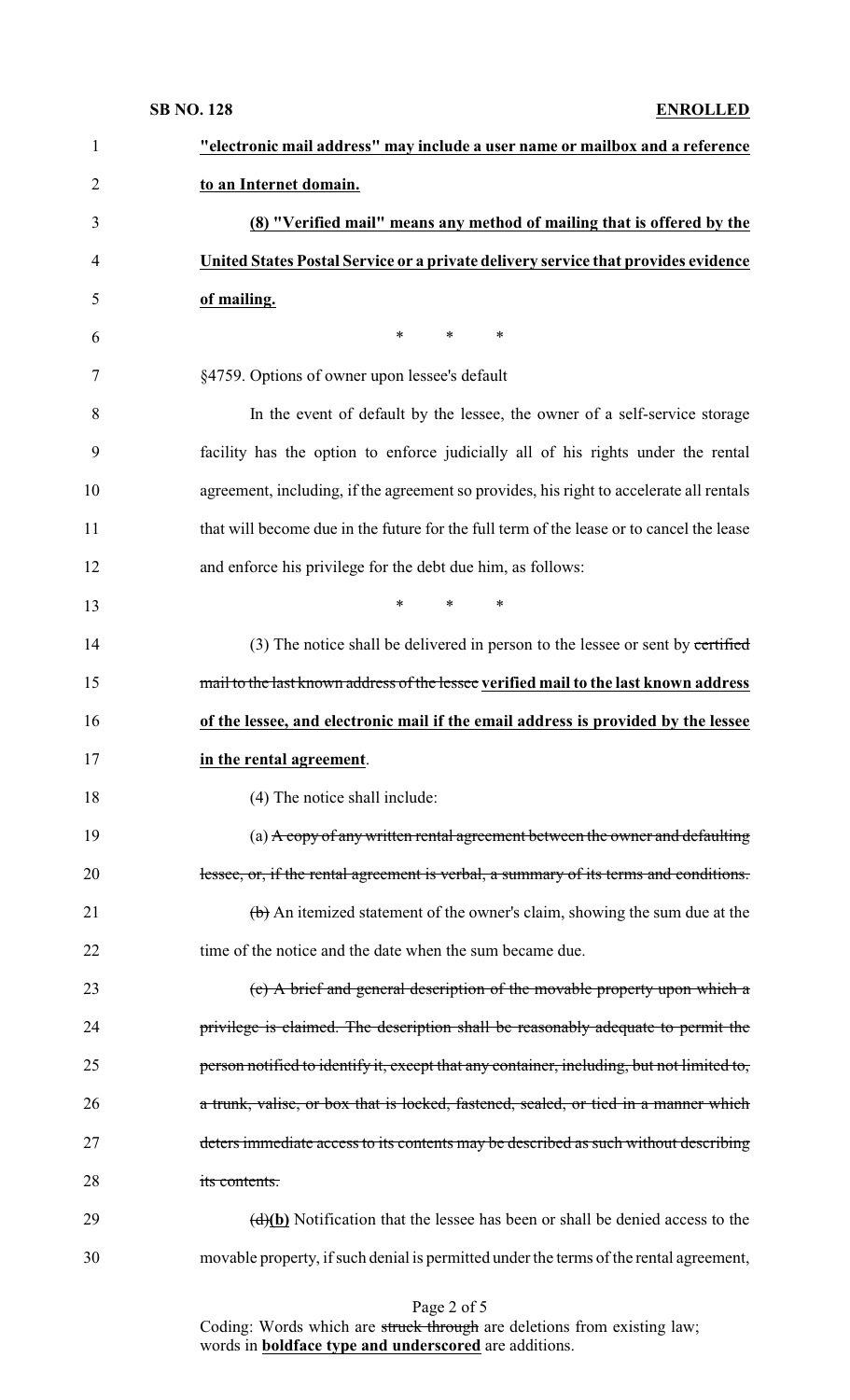with the name, street address, and telephone number of the owner or his designated agent whom the lessee may contact to respond to the notice.

 $\left(\frac{e}{c}\right)$  A demand for payment within a specified time not less than ten days after the date of mailing or delivery of the notice.

 (f)**(d)** A statement that the contents of the lessee's rented space are subject to the owner's privilege and that, unless the claim is paid within the time stated in the notice, the movable property is to be advertised for sale or other disposition and to be sold or otherwise disposed of to satisfy the owner's privilege for rent due and other charges at a specified time and place.

 (5)**(a)** Actual receipt of the notice made pursuant to this Section shall not be 11 required. Within ten days after receipt of the notice, or within ten days after its mailing whichever is earlier **At least ten days after its mailing, or at least ten days after the date by which payment is demanded, whichever is later**, an advertisement of the sale or other disposition of movable property subject to the privilege shall be published on at least one occasion in a newspaper of general circulation where the self-service storage facility is located **and the owner of a self-service storage facility may publish an advertisement of the sale on a publicly accessible website that conducts personal property auctions**.

**(b)** The advertisement shall include:

 (a)**(i)** A brief and general description of the movable property reasonably 21 adequate to permit its identification as provided for in Paragraph  $(4)(c)$  of this Section **by the lessee, except that any container, including but not limited to a trunk, valise, or box that is locked, fastened, sealed, or tied in a manner which deters immediate access to its contents, may be described as such without describing its contents**.

 (b)**(ii)** The address of the self-service storage facility and the number, if any, of the space where the movable property is located and the name of the lessee. 28 (e)(iii) The time, place, and manner of the sale or other disposition.

\* \* \*

(8) Any sale or other disposition of the movable property shall be held at the

Page 3 of 5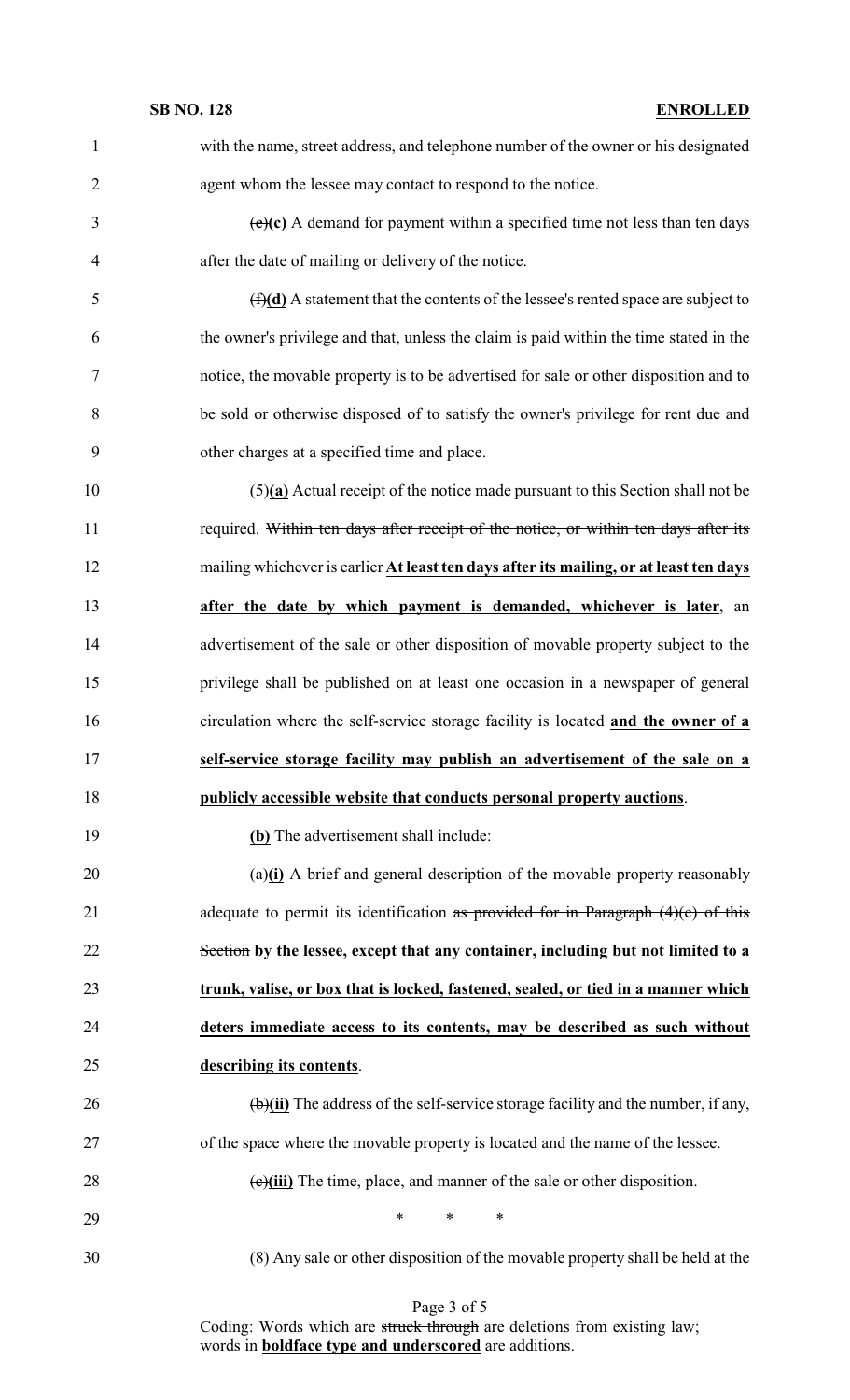## **SB NO. 128 ENROLLED**

| $\mathbf{1}$   | self-service storage facility, or at the nearest suitable place to where the movable     |
|----------------|------------------------------------------------------------------------------------------|
| $\overline{2}$ | property is held or store stored, as indicated in the notice required herein, or on a    |
| 3              | publicly accessible website that conducts personal property auctions. The owner          |
| $\overline{4}$ | shall sell the movable property to the highest bidder, if any. If there are no bidders,  |
| 5              | the owner may purchase the movable property for a price at least sufficient to satisfy   |
| 6              | his claim for rent due and all other charges, or he may donate the movable property      |
| 7              | to charity.                                                                              |
| 8              | (9) If the property upon which the lien is claimed is a motor vehicle,                   |
| 9              | watercraft, or trailer, and rent and other charges remain unpaid for sixty days,         |
| 10             | the owner may have the property towed in lieu of foreclosing on the lien. If a           |
| 11             | motor vehicle, watercraft, or trailer is towed pursuant to the provisions of this        |
| 12             | Paragraph, the owner shall not be liable for the motor vehicle, watercraft, or           |
| 13             | trailer or for any damages to the motor vehicle, watercraft, or trailer once the         |
| 14             | tower takes possession of the property. Any tower shall be licensed pursuant to          |
| 15             | the Louisiana Towing and Storage Act, R.S. 32:1711 et seq.                               |
| 16             | (10) Prior to any sale or other disposition of movable property to enforce the           |
| 17             | privilege granted by this Section, the lessee may pay the amount necessary to satisfy    |
| 18             | the privilege, including all reasonable expenses incurred under this Section, and        |
| 19             | thereby redeem the movable property. Upon receipt of such payment, the owner shall       |
| 20             | have no liability to any person with respect to such movable property.                   |
| 21             | $(10)(11)$ A purchaser in good faith of movable property sold by an owner to             |
| 22             | enforce the privilege granted herein takes the property free of any claims or rights     |
| 23             | of persons against whom the privilege was valid, despite noncompliance by the            |
| 24             | owner with the requirements of this Section.                                             |
| 25             | $(11)(12)$ In the event of a sale held pursuant to this Section, the owner may           |
| 26             | satisfy his privilege from the proceeds of the sale, but shall hold the balance, if any, |
| 27             | as a credit in the name of the lessee whose property was sold. The lessee may claim      |
| 28             | the balance of the proceeds within two years of the date of sale, without any interest   |
| 29             | thereon, and if unclaimed within the two year two-year period, the credit shall          |
| 30             | become the property of the owner, without further recourse by the lessee. If the sale    |
|                |                                                                                          |

Page 4 of 5